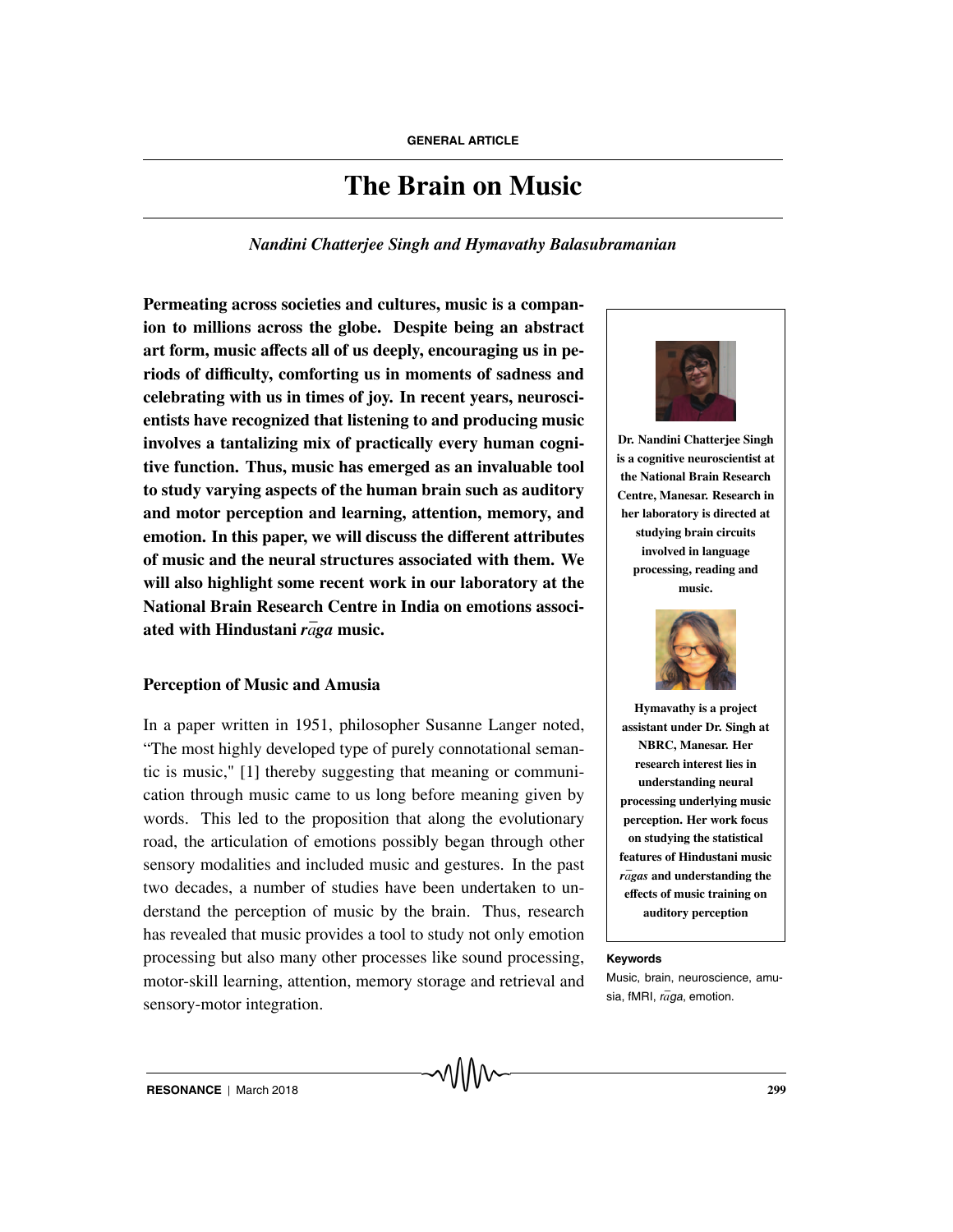**Figure 1.** The pathway from the ear to the cortex during music perception depicted on the coronal section of the brain. Sound signals are converted to neural impulses at the cochlear level and move up to the primary auditory cortex for music information decoding. From the auditory cortex, we see strong connections with associated regions of motor, premotor regions. (Coronal section image credits: Patrick J Lynch, Medical Illustrator; C Carl Jaffe, MD, Cardiologist)



The initial perception of music, similar to other sound stimuli, starts in the cochlea, in the inner ear, where acoustic information is translated into neural activity. This neural activity is then translated into distinct music features (attributes) such as pitch, timbre, roughness, and intensity in the midbrain. Moving up to the thalamus, the relay center for sensory stimuli, this information is then directed to the auditory cortex of the brain.

Following this, music processes are divided, with the left auditory cortex dominating spectral processes like pitch and the right auditory cortex governing temporal aspects like beat, rhythm and tempo. The temporal aspects of music have been shown to involve a strong interaction between the auditory and motor cortices. Additionally the processing of temporal information in music is very similar across perception and production. This means that the brain responds very similarly when the rhythm is being perceived (auditory) and when it is being produced (motor). Thus, an interesting feature of music processing is its intercortical nature since most processes involve a strong interaction between two or more cortices. *Figure* 1 shows the different structures and pathways in the brain known to be involved in music processing.

How has music processing in the brain been studied? The ear-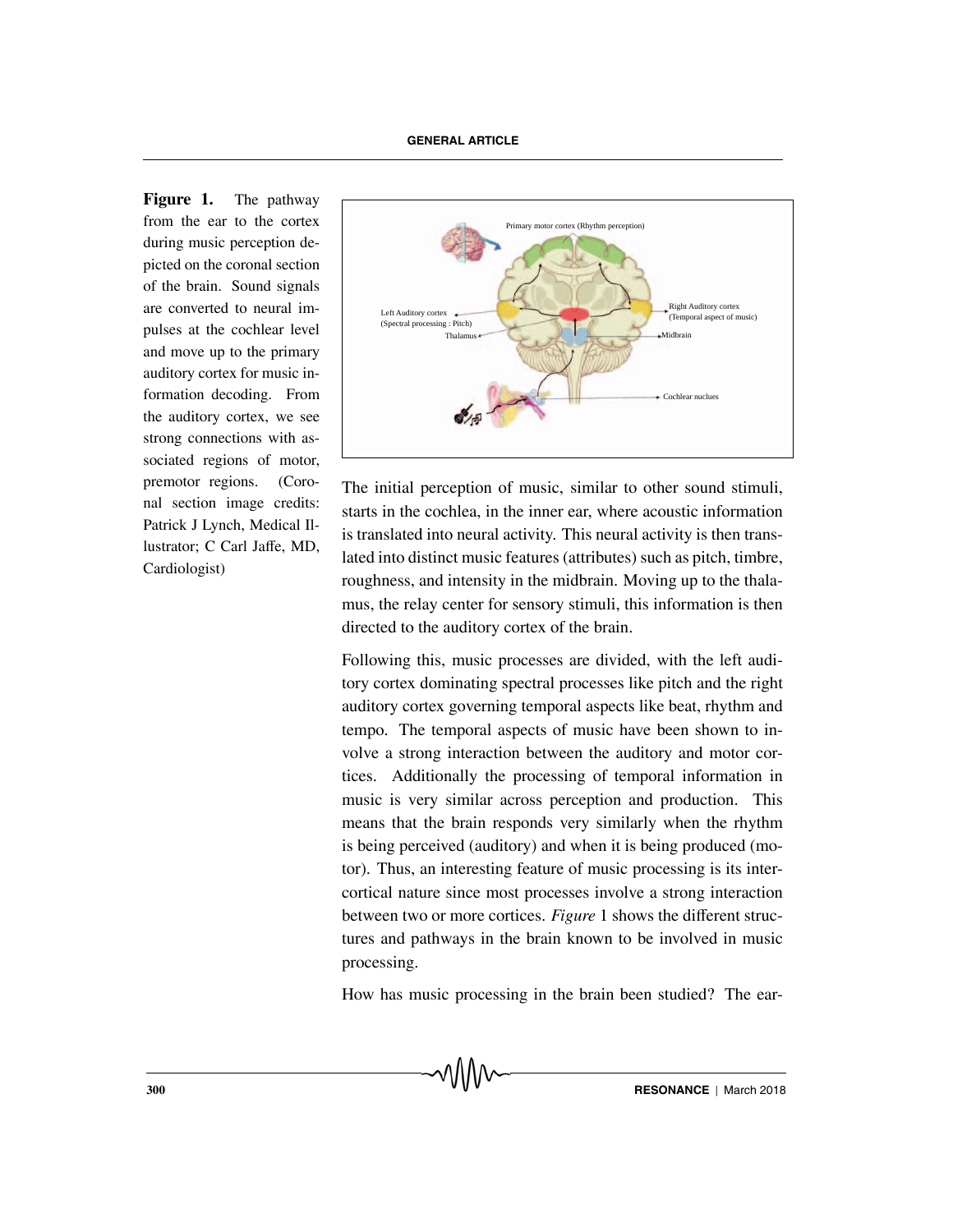liest report of the neural correlates of music came from deficits Amusia is impaired in music processing. In 1878, Grant-Allen reported the case of a 30-year-old educated man without any brain lesions suffering from a severe musical handicap. The man was unable to discriminate the pitch of two successive tones, failed to recognize familiar melodies and could not carry a tune. This condition went on to be termed as 'amusia'. Amusia is impaired perception, understanding, or production of music not attributable to disease of the peripheral (external to the brain, in this case the ear) auditory system or motor system. Individuals with amusia are unable to recognize wrong notes or even familiar melodies.

The disorder has further been categorized into two types – congenital and acquired amusia. 'Congenital' amusia, also known as tone-deafness, is a musical disorder that is inherited whereas 'acquired' amusia occurs as a consequence of brain damage. People suffering from congenital amusia lack basic musical abilities that include melodic discrimination and recognition. This disorder cannot be explained by prior brain lesion, hearing loss, cognitive deficits, socio-affective disturbance, or lack of environmental stimulation. Individuals suffering from congenital amusia often only have impaired musical abilities but are able to process speech, common environmental sounds and human voices similar to typical individuals. This suggested that music is 'biological' i.e., it is innately present in humans. Although there are no cures for congenital amusia, some treatments have been found to be effective in improving the musical abilities of those suffering from congenital amusia. In one such study, singing intervention was shown to improve the perception of music in amusic individuals, and it is hoped that more methods will be discovered that may help people overcome congenital amusia.

Acquired amusia is a cognitive disorder of perception and/or pro-<br>Acquired amusia is a cessing of music and is found in patients with brain damage. Acquired amusia has been observed in two distinct forms, namely 'anhedonia' and 'auditory agnosia', based on the different deficits in music processing. Anhedonia is a disorder that leads to inability of experiencing pleasure while listening to music. Thus,

perception, understanding, or production of music not attributable to disease of the peripheral (external to the brain, in this case the ear) auditory system or motor system. Individuals with amusia are unable to recognize wrong notes or even familiar melodies.

cognitive disorder of perception and/or processing of music and is found in patients with brain damage.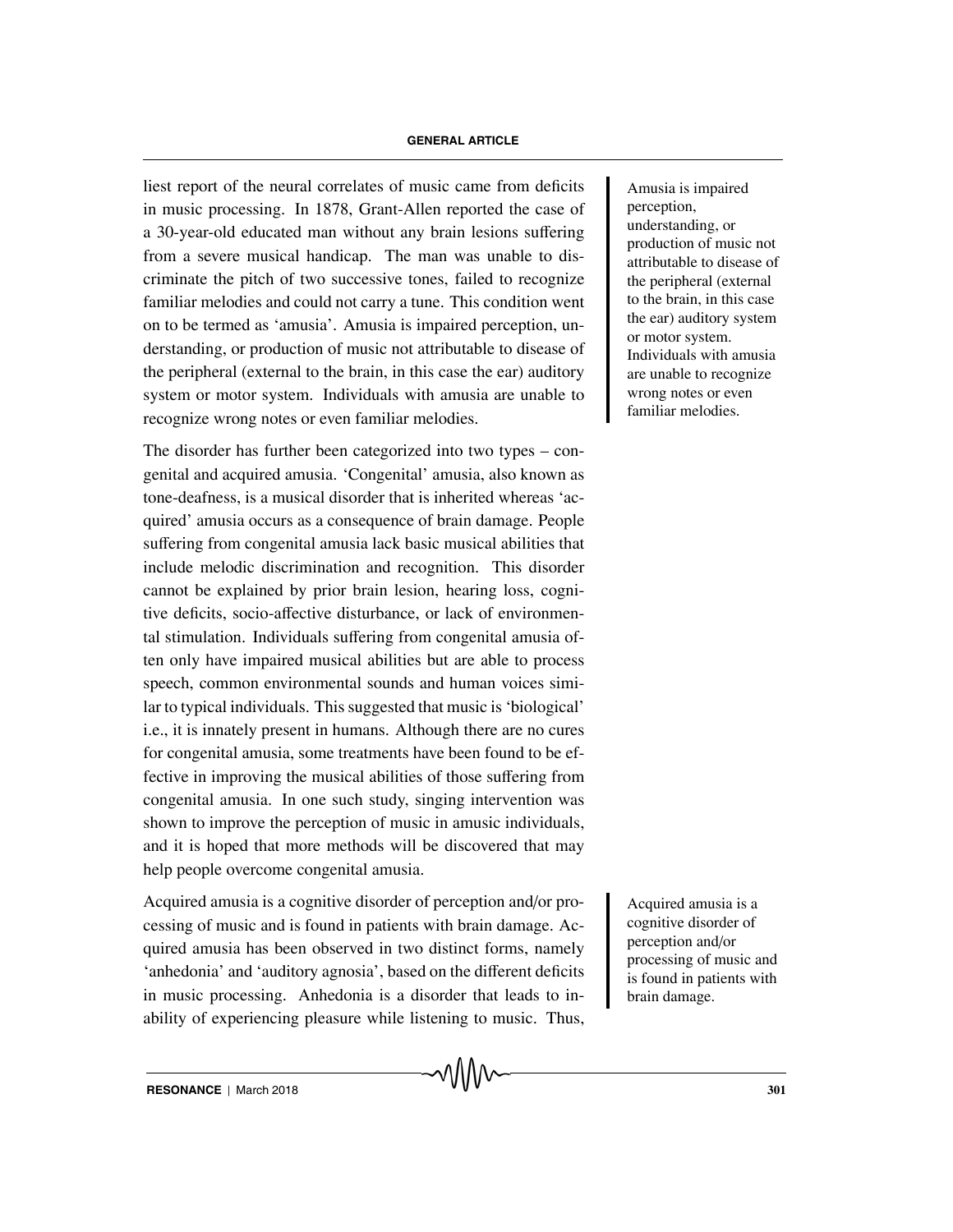individuals with this disorder have difficulty experiencing or recognizing emotion in music. On the other hand, individuals with associative agnosia generally fail to recognize the source of the sound. Despite being taught, they might fail to identify the instrument producing the sound or may have trouble naming the tune played.

Brain damage resulting in acquired amusia may arise from strokes, diseases, tumors etc. Consequently, there are a large number of cases of acquired amusia, all implicating different brain regions. Here, it is important to note that a considerable understanding of how the brain processes music has emerged because of loss of function. For example, a rare subject with complete bilateral damage in the amygdala<sup>1</sup> was found to be significantly impaired only in musical emotion processing. This finding indicates that the role of amygdala in music processing is crucial for recognizing emotion in music. Further research on the amygdala then went on to establish its role in emotion processing in general. Similarly, in another study, musical emotion was affected in 26 patients with fronto-temporal lobar degeneration. As the name indicates, fronto-temporal lobar degeneration is associated with a progressive decay in the nerves of the frontal and temporal regions of the brain. This illustrated that recognition of emotion in music is not restricted to a single region namely the amygdala but is distributed over a network of regions that also include the fronto-temporal lobes. Over the years, research has shown that musical emotion is processed by a large distributed Recognition of emotion network of regions that includes insula, orbitofrontal cortex, anterior cingulate and medial prefrontal cortex, anterior temporal, posterior temporal and parietal cortices, amygdala, and the subcortical mesolimbic system (see *Figure* 2 for regions involved in emotion network). Therefore, it is fair to say that music processing is distributed all over the brain.

## **Music and Emotion**

Despite the knowledge that the primary function of music is to communicate emotion, scientific studies investigating the impact

 $<sup>1</sup>$ A brain area that is part of the</sup> limbic system.

in music is not restricted to a single region but is distributed over a network of regions that also include the fronto-temporal lobes.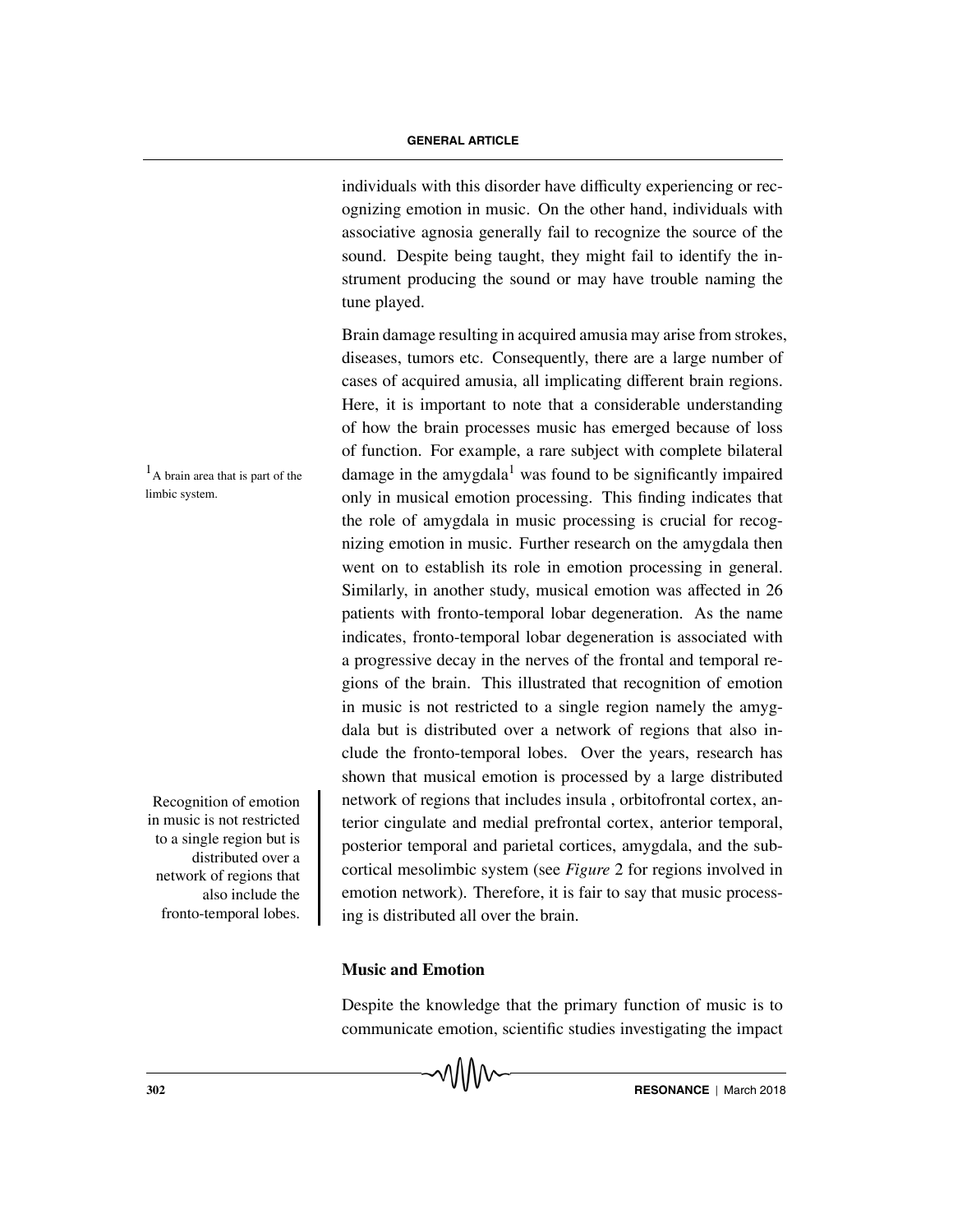

of music on emotion are relatively recent. In order to understand and systematically assess the emotional response of participants to music, psychological studies used emotion rating. In order to quantify the extent of emotion experienced, emotion studies used self-reports, where participants are required to rate the emotion experienced from a given set of emotion cues while listening to that music sample. To understand or experience this, visit http://emotion-in-music.nbrc.ac.in/p1/. In order to establish the neurobiological evidence for emotions experienced by the brain while listening to music, research studies have used techniques like functional Magnetic Resonance Imaging (fMRI), which measures brain activity by detecting changes associated with blood flow. It is based on the understanding that when an area of the brain is in use, blood flow to that region also increases. In fMRI studies, brain activity is measured while individuals listen to music in the MRI scanner, and make responses on how much they liked or disliked the music. Such studies fall under the realm of psychophysiology as they link psychological processes like emotion perception with physiological brain responses.

In addition to the emotional impact of music on the brain, these studies have established that listening to music can be linked to changes in the hormonal system of the body mediated by the brain. Music has been shown to have a positive effect on the mood of an individual and listening to music has been linked to

**Figure 2.** Sagittal section of the brain depicting the lobes and regions involved during music processing. The following lobes are depicted in different colors: frontal lobe (blue), temporal lobe (yellow), parietal lobe (orange), and limbic lobe (green). Sound processed at the cochlear level reaches the thalamic level (medial geniculate nucleus), which projects it to the primary auditory cortex. From the auditory cortex, we see interactions with the primary motor cortex for rhythm perception, the orbitofrontal cortex for recognition, amygdala, cingulate, and limbic system for emotion recognition. (Sagittal section image credits: Patrick J Lynch, Medical Illustrator; C Carl Jaffe, MD, Cardiologist.)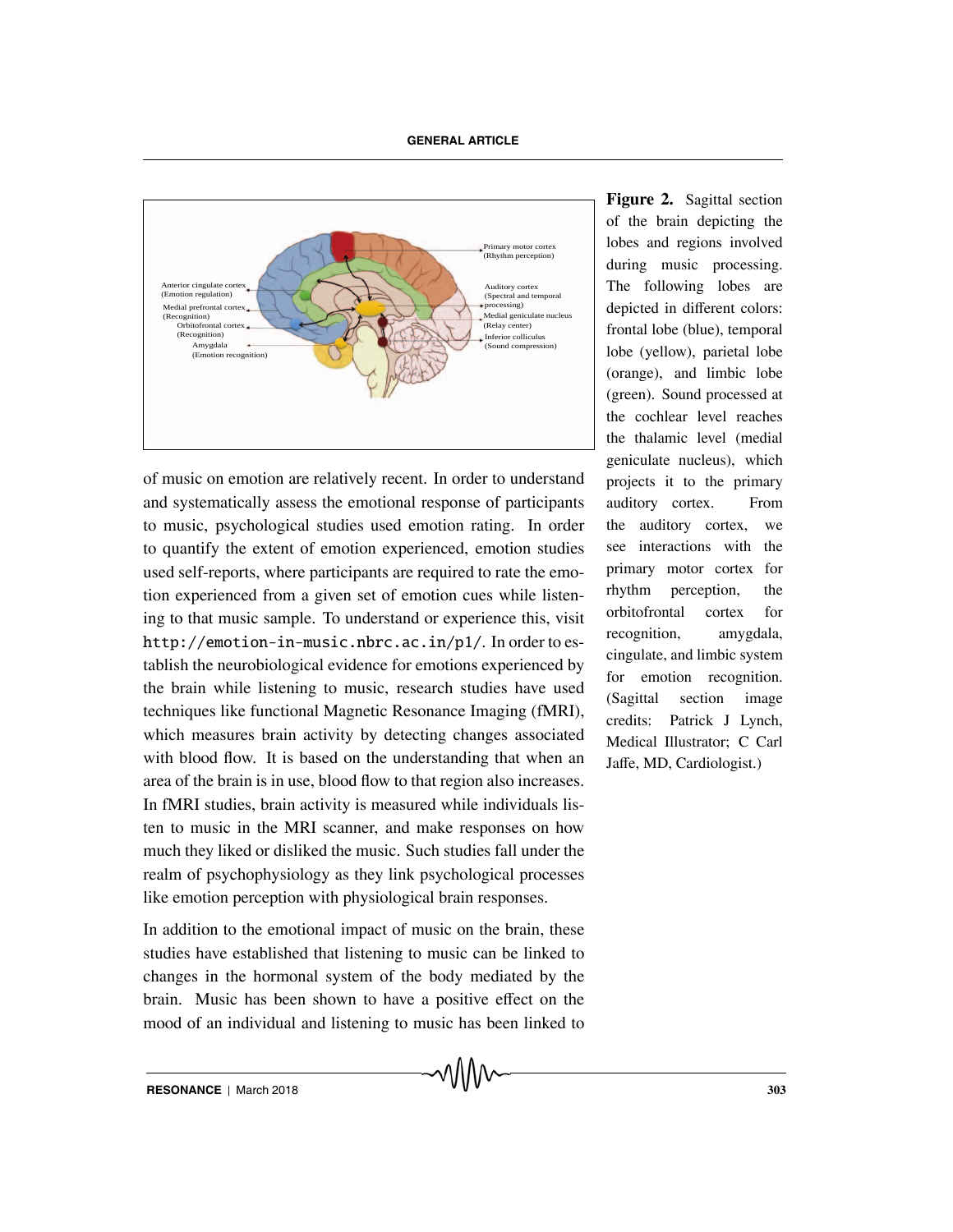The expression of happiness is associated with faster tempo, a high-pitch range, and a major rather than minor interval, and these cues are reversed in musical expressions of sadness.

the release of the pleasure hormone 'dopamine'. Furthermore, performing musical activities has been suggested to strengthen social bonds such as coordination, cooperation, communication, social cognition, contact, copathy, and social cohesion in a group.

Since music is a spectrally rich, time varying auditory stimulus, a large body of research has focused on establishing the association between the musical structure and emotions perceived by listeners. Research from the field of music psychology has indicated that emotions are elicited as a consequence of the musical structure. Musical structure is characterized by acoustic features that can be broadly classified into 'tonal' (intensity, pitch height, timbre, dissonance, harmony) and 'rhythmic' (rhythmic complexity, tempo) cues, which blend together to create a seamless perception of pitch in the musical composition. Some of the earliest research conducted in the field of music psychology manipulated these cues of musical structure to identify the change in participants' response along the 'happy-sad' continuum axis. These research studies used musical pieces that systematically varied in several cues and the results of these studies indicated that mode, tempo, and rhythm are the three cues that are the strongest determinants of the perceived emotion in listeners. The expression of happiness is associated with faster tempo, a high-pitch range, and a major rather than minor interval (see *Box* 1 for definition), and these cues are reversed in musical expressions of sadness.

# **A Case for Hindustani Music**

Most of our current understanding of musical emotions and its association with musical structure has come from studies conducted using western music. Although past studies using western music have established the association of musical mode (minor/major) with mood (negative/positive), and tempo with intensity of the emotion response, most findings lack generalizability across multicultural representations of music. Consequently, while music and emotion studies have standardized the use of Western classical music as a source of stimuli, only a few studies have incor-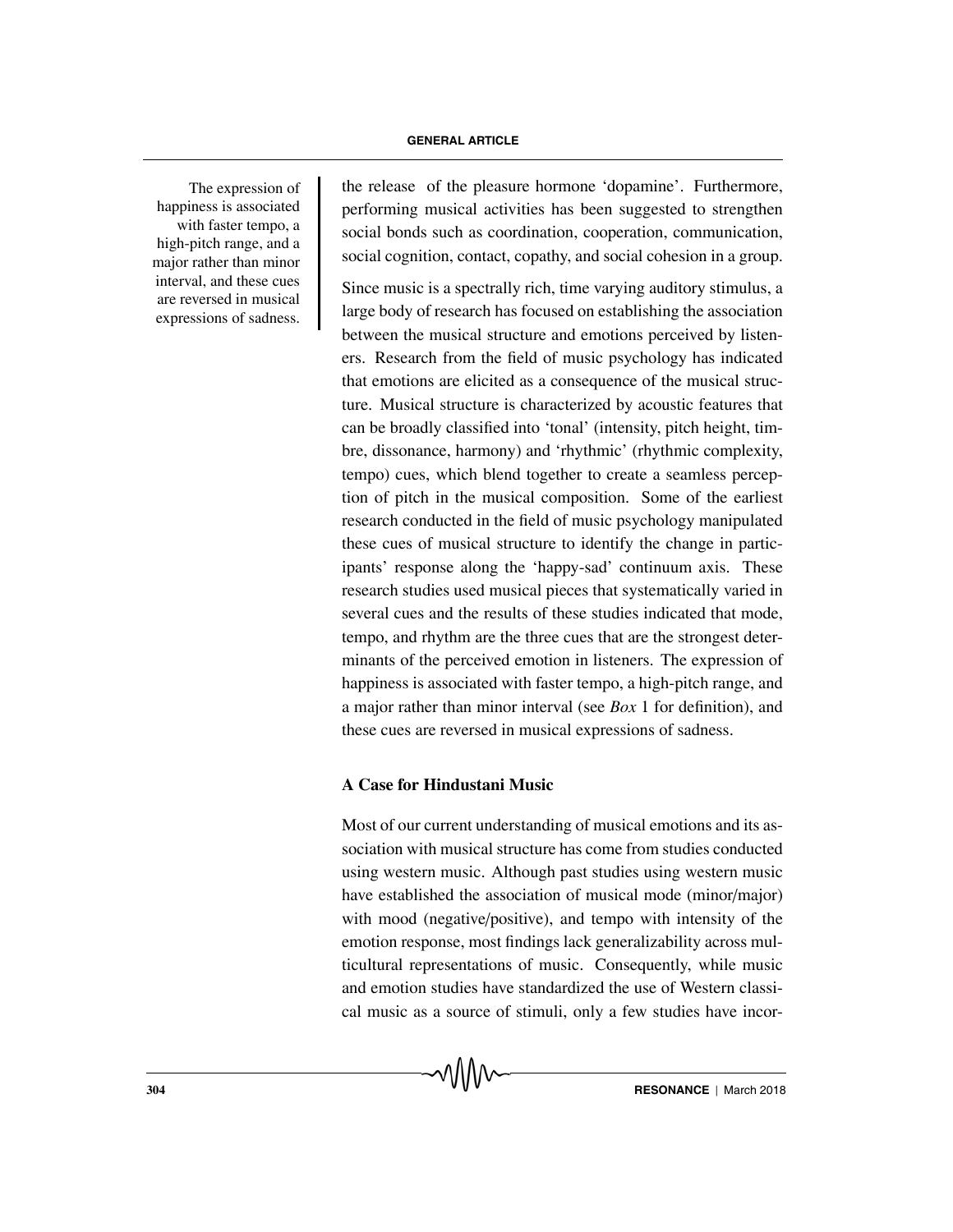porated genres of music native to other cultures. This not only precludes any interpretations of universality in musical emotions from their findings, it also overlooks an entire canon of musical stimuli, which might be uniquely suited to disentangling different acoustic effects on musical emotion. Classical music from the subcontinent of India, exists in two forms – Carnatic and Hindustani. Hindustani music, popularly known as North Indian Classical Music (NICM), born out of cultural synthesis of Vedic chant tradition and traditional Persian music, has been historically associated with emotional (*rasa*) communication. Thus, by its innate design of tonal structure, Indian Classical Music lends itself rather appropriately to investigate some existing questions and raise new ones for cross-cultural studies of musical emotion.

# *R* $\overline{a}$ *ga* – *Rasa* Theory in the Context of Music Emotion Re**search**

As stated earlier, Indian classical music is principally based on melody and rhythm, rather than harmony, counterpoint, chords, modulation (see *Box* 1 for definitions) and the other basics of Western classical music. *Ragas* form the central notion in both The word '*raga*' Hindustani and Carnatic music. The word ' $r \bar{q} g a$ ' originates in Sanskrit and is described as 'the act of coloring or dyeing' (the mind and mood/emotions in this context) and refers metaphorically to 'any feeling or passion especially love, affection, sympathy, desire, interest, motivation, joy, or delight'. The notion of a *rasa* (mood) is thus inherent in both Hindustani and Carnatic music. A  $r \bar{a} g a$  uses a set of five or more notes from the fixed scale of seven notes to construct a melody. However, it is not enough to define a  $r\bar{q}g\bar{q}$  in terms of mode or scale alone, as a number of  $r\bar{a}gas$  have the same notes, yet each maintains its own musical identity. For instance, both *ragas 'Miyan ki Malhar'* and '*Bahar*' contain the same notes (*Sa*, *Re*, *ga*, *Ma*, *Pa*, *Dha*, *ni*, *Ni*) and yet sound quite different because of the way the notes in the scale are approached and combined.

A  $r \bar{q} g a$  composition is typically presented as a specific sequence

originates in Sanskrit and is described as 'the act of coloring or dyeing' (the mind and mood/emotions in this context) and refers metaphorically to 'any feeling or passion especially love, affection, sympathy, desire, interest, motivation, joy, or delight'.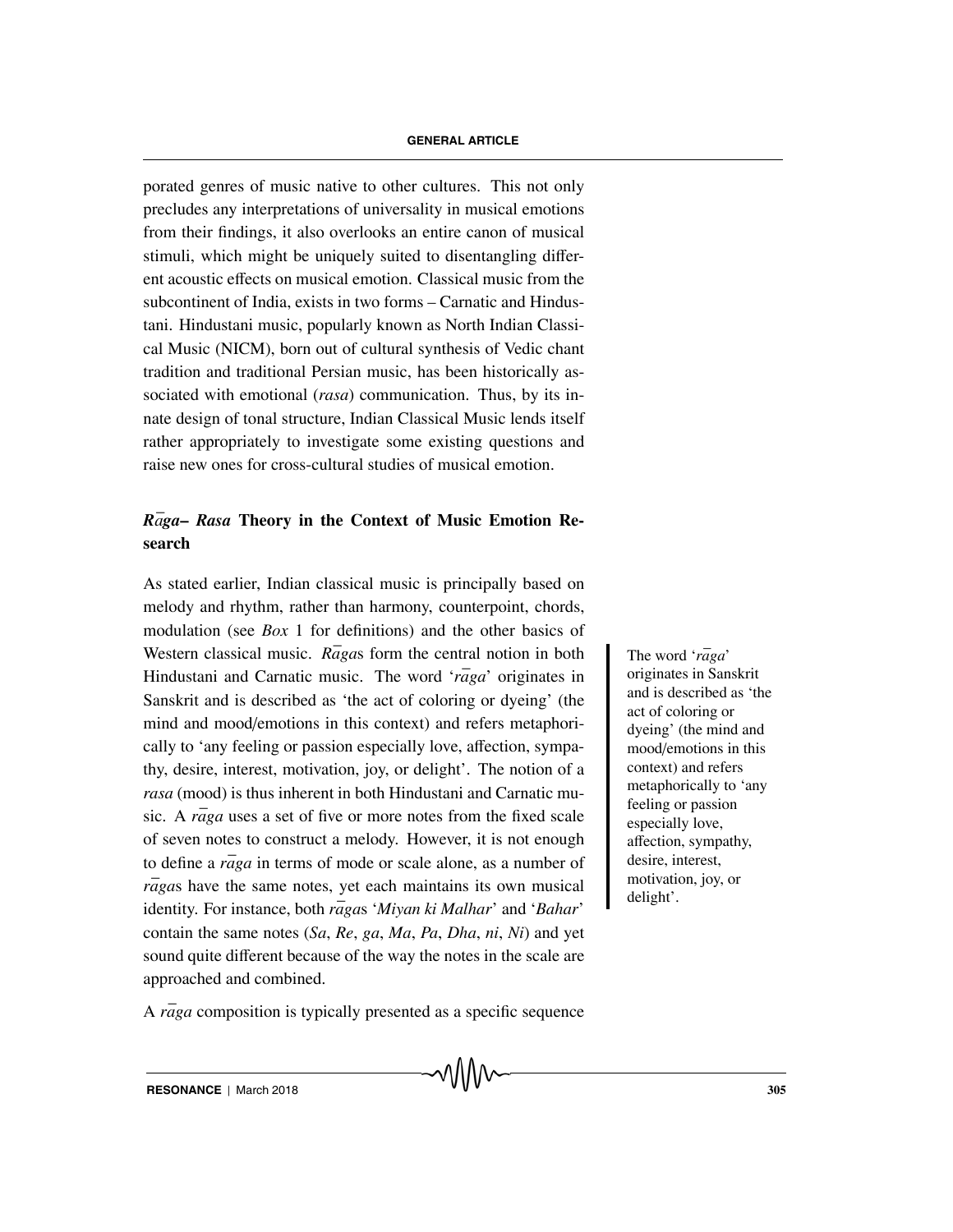#### **Box 1. Definitions**

**Tonal (tonic) Intervals:** A tonal interval is determined by two tones, one of which is conventionally the 'tonic'. The tonic is the root note around which a musical piece is organized, providing a reference for each tone that is sounded during the performance. In Hindustani classical music, it is always *Sa*.

**Major and Minor Intervals:** Based on the 12 tone equal temperament scale used in Western classical music, the major intervals are the natural notes namely, second, third, sixth, and seventh interval. A minor interval is one semitone less than each of the major intervals of the scale (flat positions). In terms of Hindustani music, the major intervals are the *shuddh swaras* while the minor intervals are the *komal swaras*.

**Melody:** A melody is a linear succession of musical tones that the listener perceives as a single entity. In Hindustani music,  $r\bar{q}gq$  uses a set of five or six notes to construct the melody.

**Rhythm:** Rhythm is described as the systematic patterning of sound in terms of timing and grouping leading to multiple levels of periodicity.

**Harmony:** In Western classical music, harmony is the simultaneous occurrence of multiple frequencies and pitches (tones, notes or chords).

**Counterpoint:** Counterpoint is the art of combining different melodic lines in a musical composition and is a characteristic element of Western classical musical practice.

**Chords:** Harmony with three or more notes are called chords and they provide the harmonic structure or background mood of a piece of music. Intervals are the building blocks of chords.

**Modulation:** Modulation, is the change from one key to another; also, the process by which this change is brought about.

of events, namely the *alaap* followed by the *gat*. *Alaap* is the note-by-note delineation of a  $r \overline{a} g a$  bound by a slow tempo, but not bound by any rhythmic cycle. *Gat* is the composition rendered at a faster tempo with accompaniment of a percussion instrument that provides a rhythmic cycle. The rhythmic cycle is measured in terms of time units or beats. Recently Mathur *et al*., [2] empirically showed the association between emotions and  $r\bar{a}g a$ . Three minute instrumental renditions of 12 ragas were played by  $A$  stringed instrument. and professional musician on a sarod  $2$  and digitally recorded in both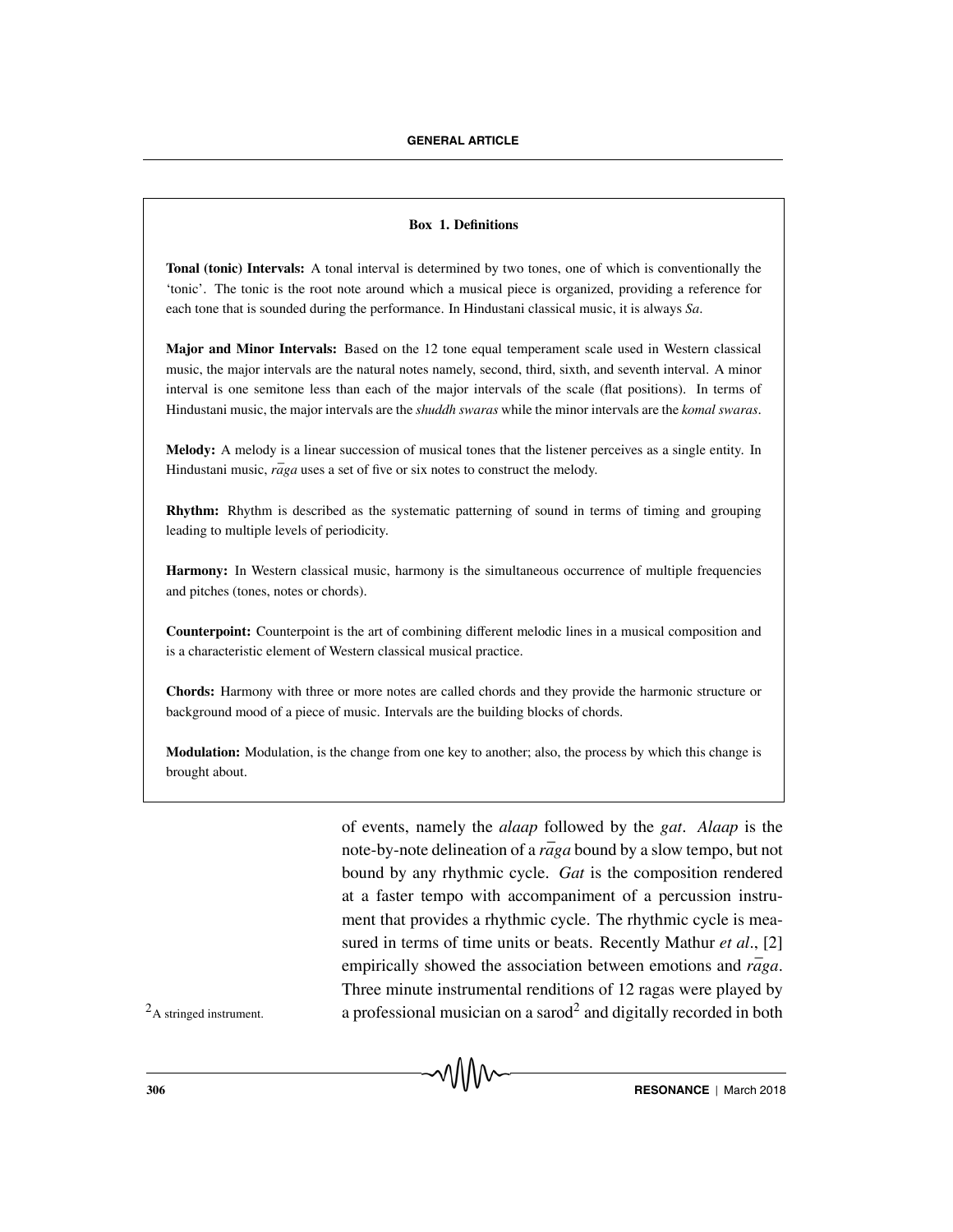*alaap* and *gat*. An online survey was created (http://emotion -in-music.nbrc.ac.in/p1/) where participants listened to these  $r\bar{q}gq$  samples (randomized in order for each participant) and rated each sample with the emotion labels on a Likert scale<sup>3</sup> from  $0 - \frac{3}{\pi}$ The Likert Scale is a five (or  $4 (0 -$ "not at all felt" to  $4 -$ "felt the most"). The emotion labels used in the study were; happy, romantic, devotional, calm/soothed, angry, longing/yearning, tensed/restless, and sad. Data collected from 122 participants provided the experimental verification of the hypothesis that distinct emotional responses are associated with the *alaap* and *gat* of a  $r \overline{a} g a$ .

Specifically, this study showed that  $r\bar{q}gas$  evoke a wide variety of emotional responses that range from 'happy' and 'calm' to 'tensed' and 'sad'. It also demonstrated that rhythmic regularity was distinctly related to the arousal of emotion. For instance, the emotional response to  $r\bar{a}gas$  (like '*Desh*' and '*Tilak Kamod*') shifted from 'calm/soothing' in the slower arrhythmic *alaap* to 'happy' in the faster rhythmic *gat*. A major finding of the study by Mathur *et al*., was that major and minor intervals are also indicators of positive and negative emotions respectively.

The *alaap* and *gat* use the same set of notes as defined in the  $r \overline{a} g a$ and are thus controlled in their use of tonal intervals and vary only in their rhythmic structure, with the *gat* having an explicit rhythm. This provided a unique opportunity to study the effect of rhythm on emotions in music. Research in our laboratory at the National Brain Research Centre is exploring the role of different musical structures in predicting the emotions in music.

In recent years, with the advancement in the field of perception of Data collected from 122 music in the brain, its application as an intervention in addressing mood disorders and emotion processing, especially in disorders like autism spectrum disorder has become widely popular. While brain imaging has provided support for this, it is crucial that any new claim made in this area be approached with caution, be well investigated and supported by robust research evidence before it is implemented. We hope this brief review will provide a glimpse into the fascinating world of music and the brain and will motivate research towards understanding perceptual aspects of mu-

seven) point scale which is used to allow the individual to express how much they agree or disagree with a particular statement.

> participants provided the experimental verification of the hypothesis that distinct emotional responses are associated with the *alaap* and *gat* of  $a$   $r\bar{a}$ ga.